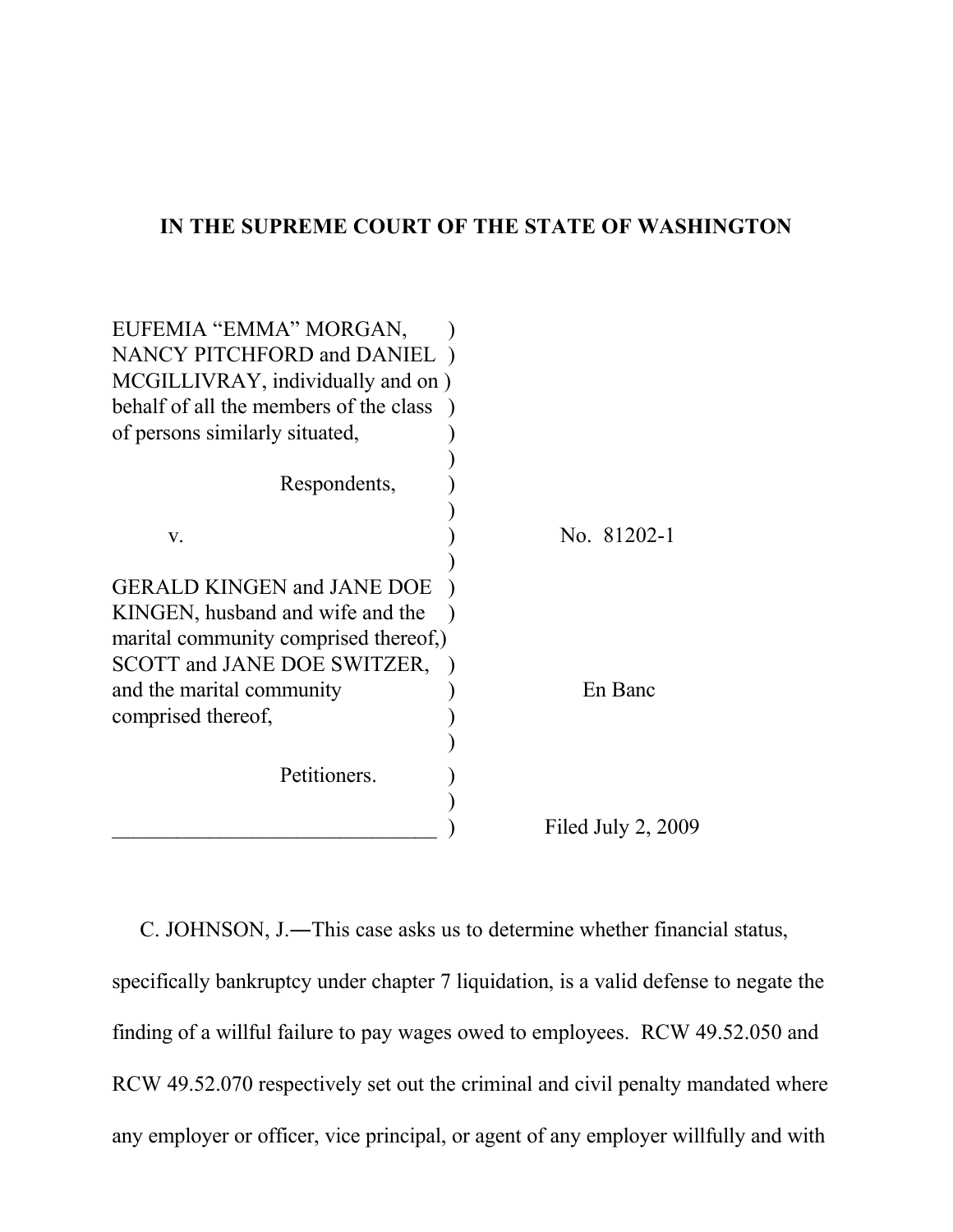intent deprives the employee of any part of his or her wages. In *Schilling v. Radio Holdings, Inc.,* 136 Wn.2d 152, 961 P.2d 371 (1998), we held financial status does not negate a finding of willfulness. Neither this court nor the legislature has altered that interpretation or the statute. Here, consistent with our holding in *Schilling*, the trial court ruled financial status is not a defense to a finding of willfulness. In accord with RCW 49.52.070 (imposing civil liability), the trial court awarded exemplary damages, costs, and a reasonable sum for attorney fees. The class crossappealed the award of attorney fees because, among other things, the trial court did not award a multiplier to the class. The Court of Appeals affirmed the trial court's ruling. We now affirm the Court of Appeals.

### FACTS

During the summer of 2001, Gerald Kingen and Scott Switzer established Funsters Grand Casino, Inc., a minicasino located in SeaTac, Washington. Kingen controlled a 31 percent interest in Funsters, and Switzer held 7 percent. As CEO (chief executive officer) and president, Kingen set compensation for senior employees and possessed authority to hire and fire employees. As CFO (chief financial officer) and general manager, Switzer managed, among other things,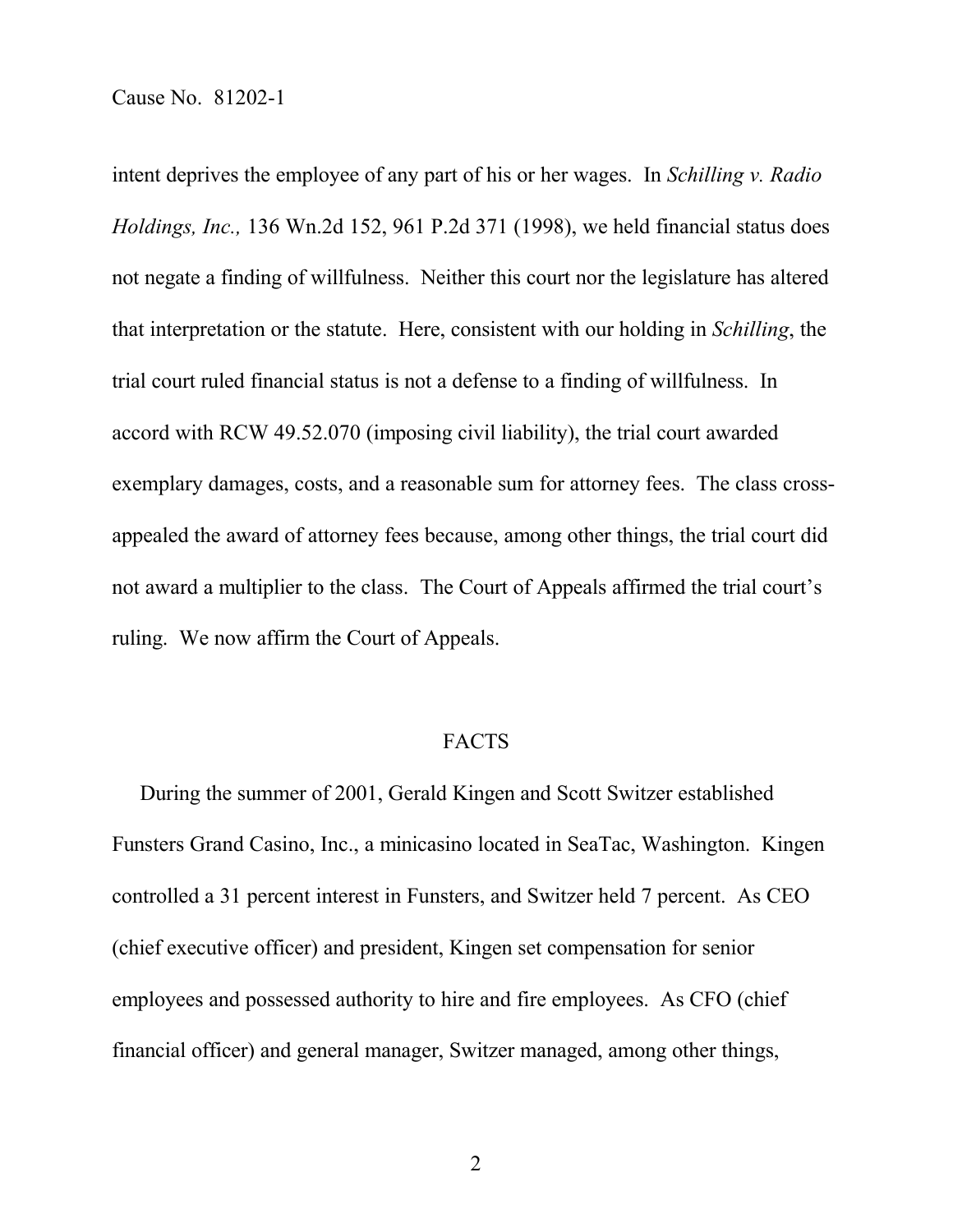Funsters' finances. Both Kingen and Switzer controlled the payment of wages to employees, which included authority to prioritize payment of wages and other corporate obligations (e.g., creditor payments).

Though Funsters was in poor financial condition to begin with, Kingen and Switzer opened its doors for business in August 2001. One year later, Funsters voluntarily filed for protection under chapter 11 of the United States Bankruptcy Code. Under chapter 11, Kingen and Switzer continued to operate the minicasino as debtor-in-possession. Because of a continued decline in Funsters' financial viability, the United States trustee in the bankruptcy proceeding moved to convert or dismiss the chapter 11 proceeding. During the hearing on the motion, Kingen and Switzer made clear their unwillingness to inject additional capital sufficient to satisfy unpaid debts, including wages owed. In response, the bankruptcy court converted the matter to chapter 7 liquidation on April 7, 2003.

Prior to the conversion, Funsters' employees earned wages that went unpaid for two pay periods: March 10 to 23, 2003, and March 24 to April 6, 2003. The total unpaid wages for these pay periods exceeded \$179,000. As part of the conversion to chapter 7, the bankruptcy trustee seized Funsters' assets. These assets included \$85,823.23 in cash. The bankruptcy court did not permit the unpaid wages to be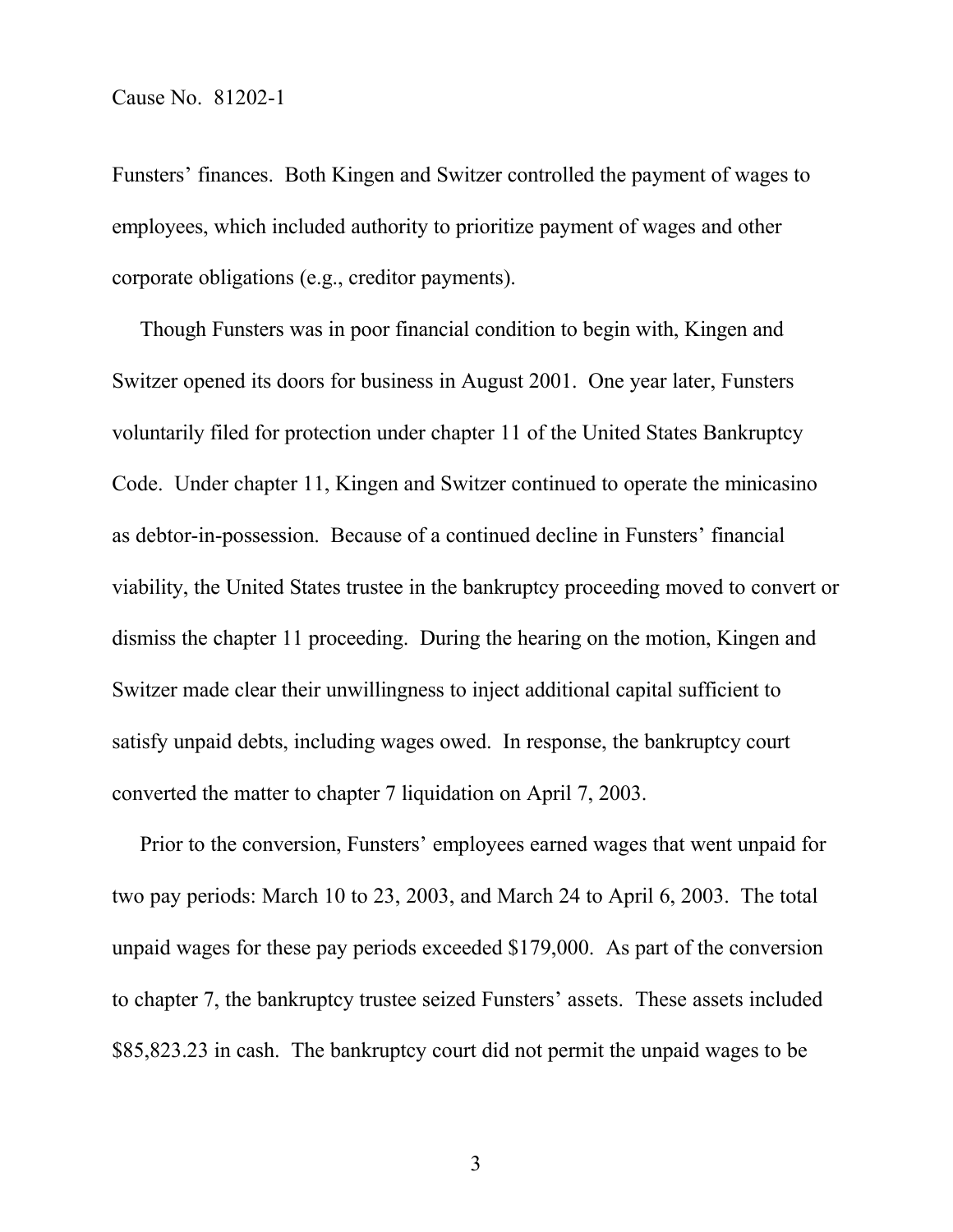satisfied from the seized funds.

Following the conversion, Eufemia Morgan, Nancy Pitchford, and Daniel McGillivray (collectively "Morgan") filed this class action on their behalf and that of over 180 other former employees to recover the unpaid wages. Based on RCW 49.52.050 and RCW 49.52.070, they sought personal liability against Kingen and Switzer.

The trial court granted summary judgment to Funsters' employees holding Kingen and Switzer personally liable, and, pursuant to RCW 49.52.070, it awarded exemplary damages, costs, and reasonable attorney fees to the class. In awarding attorney fees, the trial court did not award a multiplier to the class. The Court of Appeals affirmed the summary judgment but remanded the case to the trial court with directions concerning the award of attorney fees below and on appeal. Kingen and Switzer's petition for review was granted. The class' petition for review of the cross appeal was also granted.

#### ISSUES

(i) Under RCW 49.52.070, is financial status (i.e., chapter 7 bankruptcy) a sufficient defense to avoid personal liability when a party responsible for the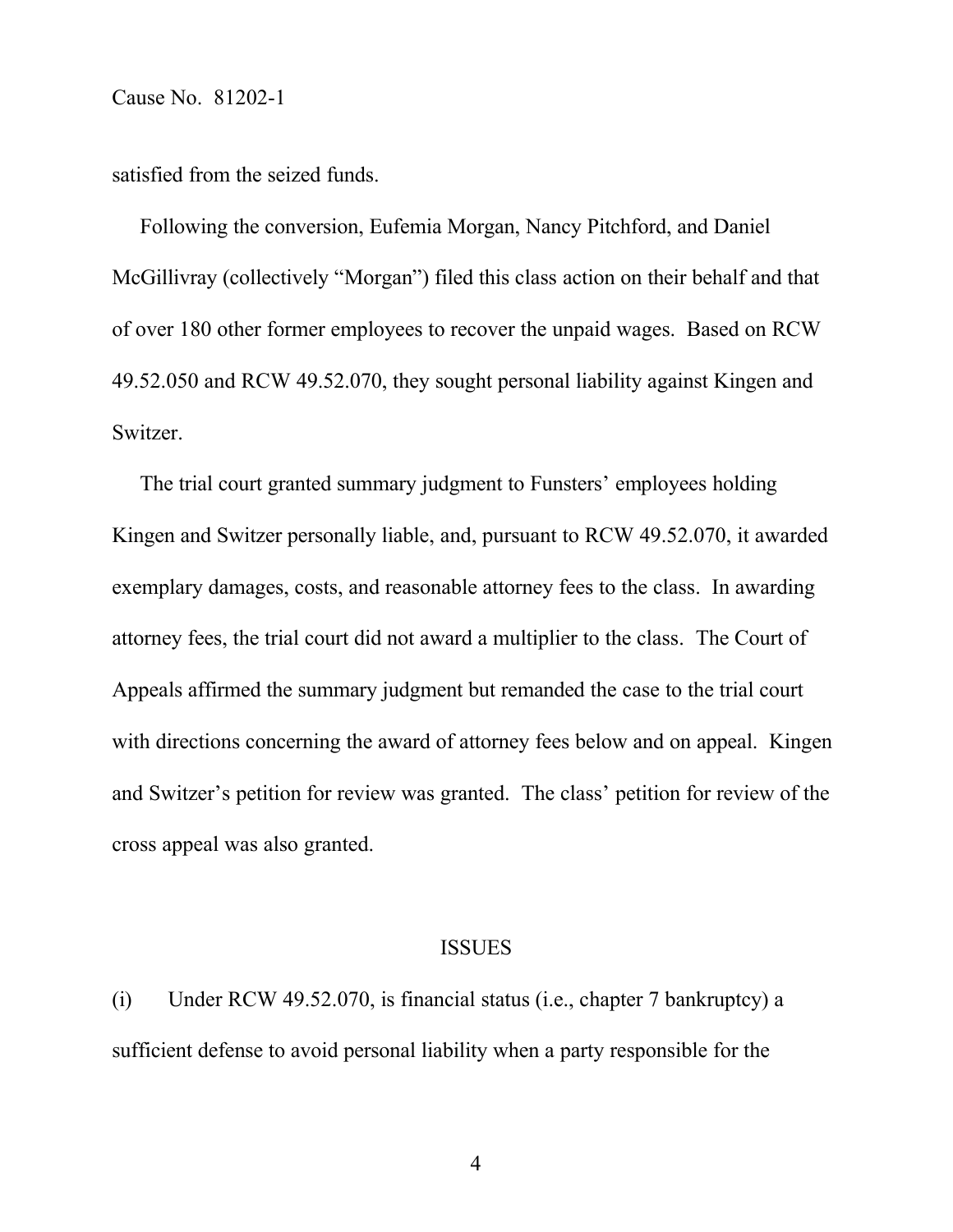payment of wages failed to pay wages owed to its employees?

(ii) Was the trial court's refusal to award a multiplier to the class an abuse of discretion?

### ANALYSIS

The grant of summary judgment is appropriate where there is "no genuine issue as to any material fact and . . . the moving party is entitled to a judgment as a matter of law." CR 56(c). "A material fact is one that affects the outcome of the litigation." *Owen v. Burlington N. & Santa Fe R.R.*, 153 Wn.2d 780, 789, 108 P.3d 1220 (2005). Where no dispute as to the material facts exists, summary judgment is proper.

Here, the trial court granted summary judgment in favor of Morgan and the class of employees, holding Kingen and Switzer personally liable for the employees' unpaid wages under RCW 49.52.070. Kingen and Switzer contend they did not willfully fail to pay employee wages with the intent to deprive, under RCW 49.52.050 (referenced within RCW 49.52.070).

In an action for unpaid wages, it must be determined whether the failure to pay was willful and done with the intent to deprive the employee of wages owed. *Schilling,* 136 Wn.2d at 159. RCW 49.52.070 provides the civil remedy where the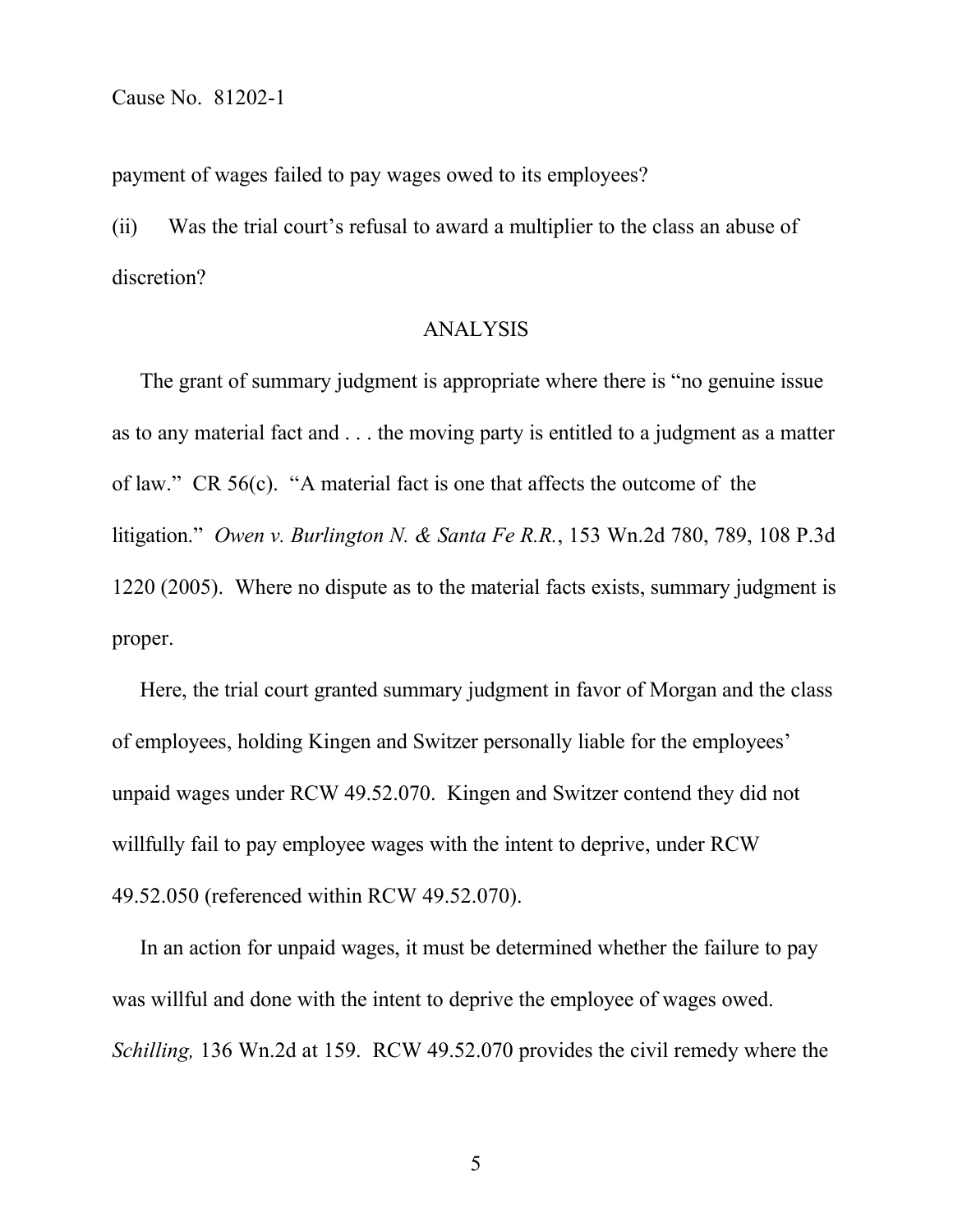failure to pay wages owed was willful:

Any employer and any officer, vice principal or agent of any employer who shall violate any of the provisions of [RCW 49.52.050(1) and (2)] shall be liable in a civil action by the aggrieved employee or his assignee to judgment for twice the amount of the wages unlawfully rebated or withheld by way of exemplary damages, together with costs of suit and a reasonable sum for attorney's fees: PROVIDED, HOWEVER, That the benefits of this section shall not be available to any employee who has knowingly submitted to such violations.

RCW 49.52.050 provides that where "[a]ny employer or officer, vice principal or agent of any employer . . . who . . . (2) [w]ilfully and with intent to deprive the employee of any part of his wages, shall pay any employee a lower wage than the wage such employer is obligated to pay such employee by any statute, ordinance, or contract."

In *Schilling*, we had occasion to interpret these statutes. There, we held willfulness is found where "the employer's refusal to pay [is] volitional. . . . Willful means 'merely that the person knows what he is doing, intends to do what he is doing, and is a free agent.'" 136 Wn.2d at 159-60 (internal quotation marks omitted) (quoting *Brandt v. Impero*, 1 Wn. App. 678, 681, 463 P.2d 197 (1969)). Where an employer fails to pay wages owed, our cases have thus far established two instances that negate a finding of willfulness: "the employer was careless or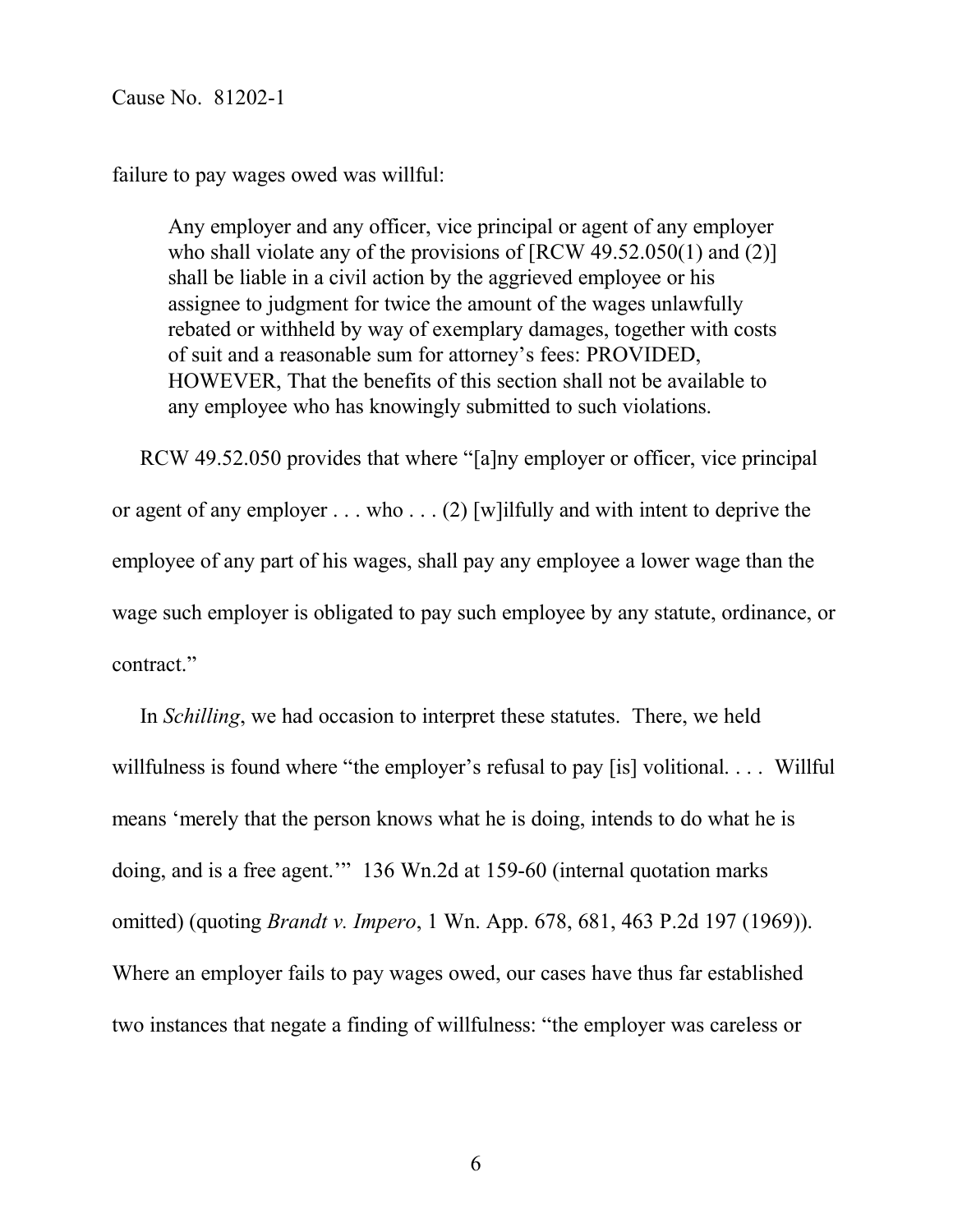erred in failing to pay, or a 'bona fide' dispute existed between the employer and employee regarding the payment of wages." *Schilling*, 136 Wn.2d at 160; *see also Pope v. Univ. of Washington*, 121 Wn.2d 479, 490, 852 P.2d 1055 (1993) (holding the lack of intent to deprive may be established by a finding of carelessness or a bona fide dispute).

Here, neither party argues that any employee knowingly submitted to the alleged failure to pay wages owed, which would satisfy the legislative exception in RCW 49.52.050(2). Further, neither party argues that carelessness or a "bona fide" dispute caused the failure to pay wages owed. Instead, Kingen and Switzer argue that chapter 7 bankruptcy should be recognized as a defense to negate the finding of willfulness.

Specifically, Kingen and Switzer argue that the bankruptcy court's decision to convert Funsters' chapter 11 reorganization proceeding to a chapter 7 liquidation proceeding took away any choice they may have possessed and their (and Funsters') ability to be willful in failing to pay wages owed. But the statute and our cases do not support this claim.

In *Schilling*, Robert Bingham was the president and shareholder of Radio Holdings, Inc. The parties in *Schilling* did not dispute that Radio Holdings paid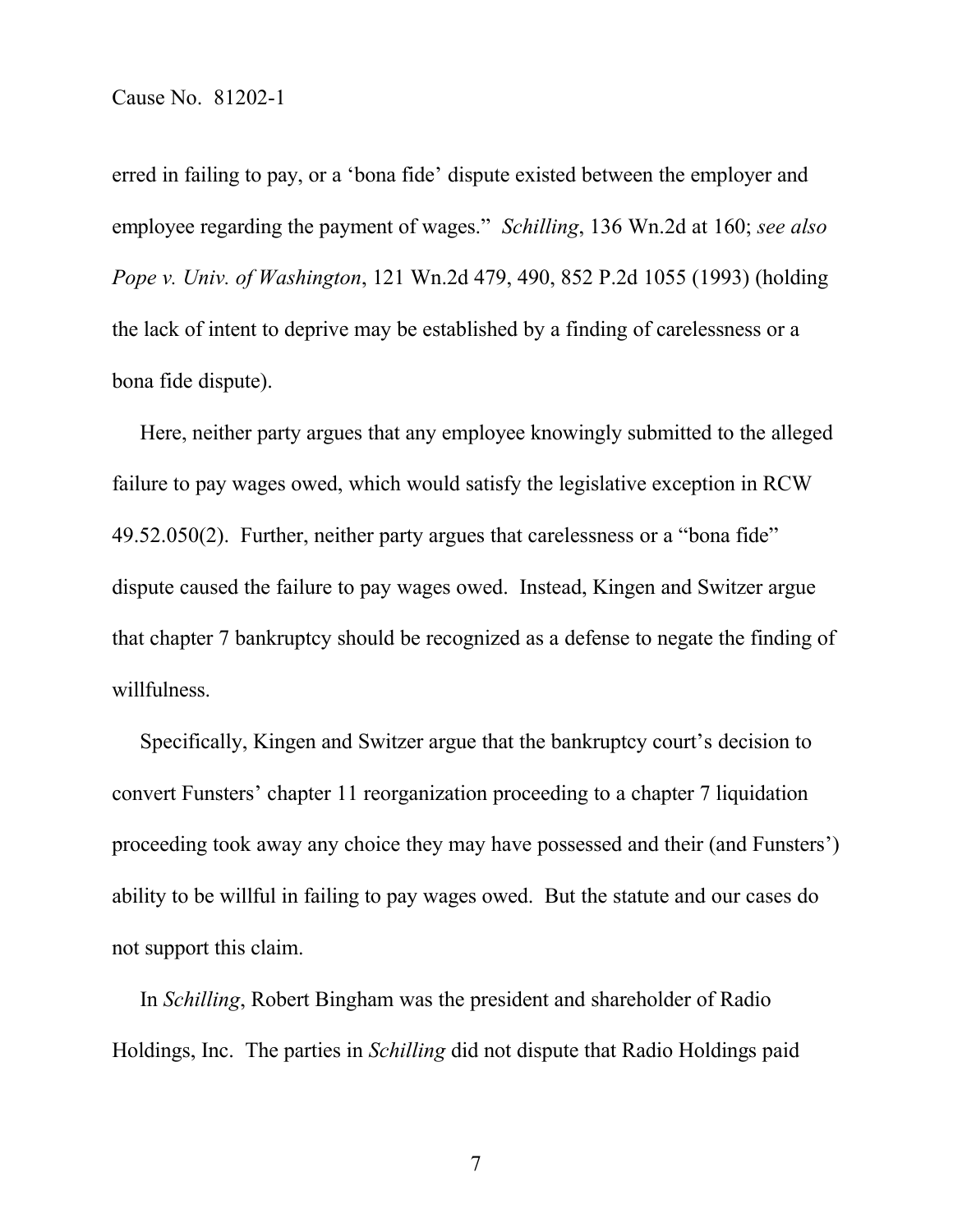Schilling less than what it owed her or that Bingham was aware of the unpaid wages. Instead, Bingham argued he was financially unable to pay the wages. We rejected this argument noting the absence of any published case where a court held financial status is a means to negate a finding of willfulness. In *Schilling*, we held financial inability of an employer to pay wages owed is not a defense to avoid personal liability.

Here, despite its constant financial difficulties, Kingen and Switzer continued to operate Funsters before and during the chapter 11 proceedings. Under their control, Kingen and Switzer made payroll decisions and determined which bills and obligations would be paid and when. Before the conversion from chapter 11 to chapter 7, Kingen and Switzer allowed unpaid wages for two pay periods to accrue in excess of \$179,000. Kingen and Switzer do not dispute these facts.<sup>1</sup> Rather, they suggest the failure to pay these wages was beyond their control.

To support this claim of a lack of control over payment of wages, Kingen and Switzer rely on *Ellerman v. Centerpoint Prepress*, *Inc.,* 143 Wn.2d 514, 22 P.3d

<sup>&</sup>lt;sup>1</sup> Although Kingen and Switzer argue that the payday for wages owed occurred after the conversion date, the first pay period of unpaid wages ended well before the conversion date. Further, even if we considered the payday date relevant, Funsters lacked adequate cash to pay the employees their earned wages when it entered chapter 7 liquidation (approximately \$179,000 owed, but only \$85,000 in cash available).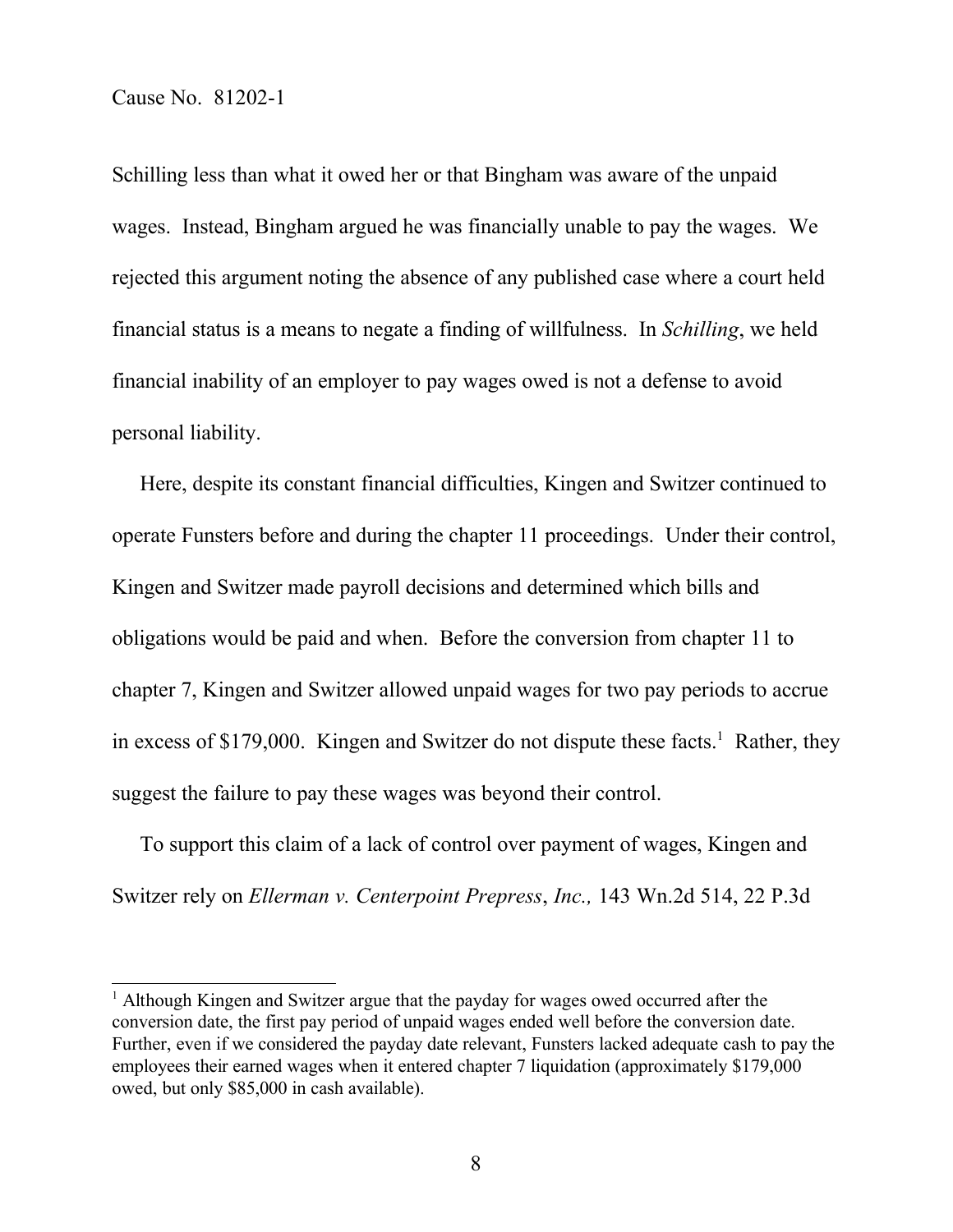795 (2001). But *Ellerman* is inapposite. The issue in *Ellerman* was whether Centerpoint's business manager was a "vice principal" or "agent" under the meaning of the wage claim statutes. Because the court found the business manager not to be a vice principal or agent, she lacked control over the payment of wages and was, therefore, not personally responsible.

Here, Kingen and Switzer argue the payment of wages was beyond their control because the bankruptcy trustee froze Funsters' assets and would not permit the payment of wages with the frozen assets. But this fact does not help them. Kingen (Funsters' president and CEO) and Switzer (Funsters' general manager and CFO) both had authority over the payment of wages. And the wages owed were accrued prior to the chapter 7 conversion. As such, *Ellerman* does not support a lack of control defense for Kingen and Switzer, nor does it negate the personal liability imposed under the statute.

RCW 49.52.070 provides, "[a]ny employer *and* any officer, vice principal or agent of any employer who shall violate any of the provisions of subdivisions (1) and (2) of RCW 49.52.050 *shall be liable* in a civil action by the aggrieved employee . . . ." (emphasis added). The use of "and" is conjunctive and establishes the statutory directive to hold personally liable the party responsible for paying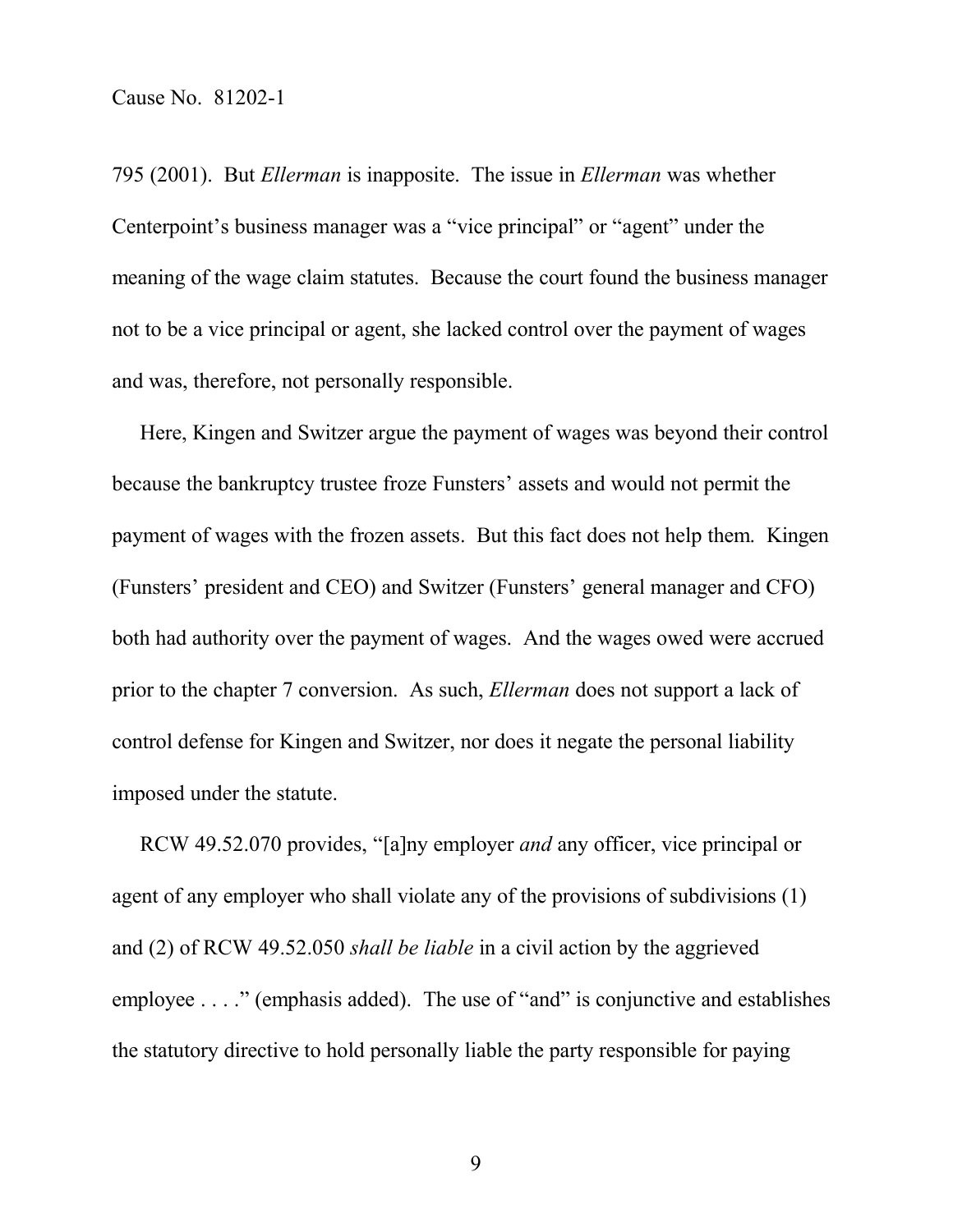wages who willfully failed to pay wages owed. With respect to personal liability, this conjunctive language makes the corporation's insolvency irrelevant to liability. If the failure to pay wages owed was willful, the party responsible for the payment of wages may be personally liable in accord with RCW 49.52.070. In other words, bankruptcy of the corporation is not a means to escape personal liability by those who failed to pay wages owed.

The legislature intended, under RCW 49.52.070, to impose personal liability on the officers in cases like this because the officers control the financial decisions of the corporation. There are many examples that highlight the need for such risk of personal liability. The officers decide whether to pay one debt over another (e.g., wages). The officers have the choice to file bankruptcy or, say, close the business and pay its debts (including wages). The officers decide whether to continue running an inadequately capitalized corporation while hoping for a change in financial position. In other words, the officers control the choices over how the corporation's money is used, and (in cases of unpaid wage claims) RCW 49.52.070 imposes personal liability when the officers choose not to pay wages owed. Such a choice is willful and intentional.

Further, in *Schilling*, we contemplated whether bankruptcy would be enough of a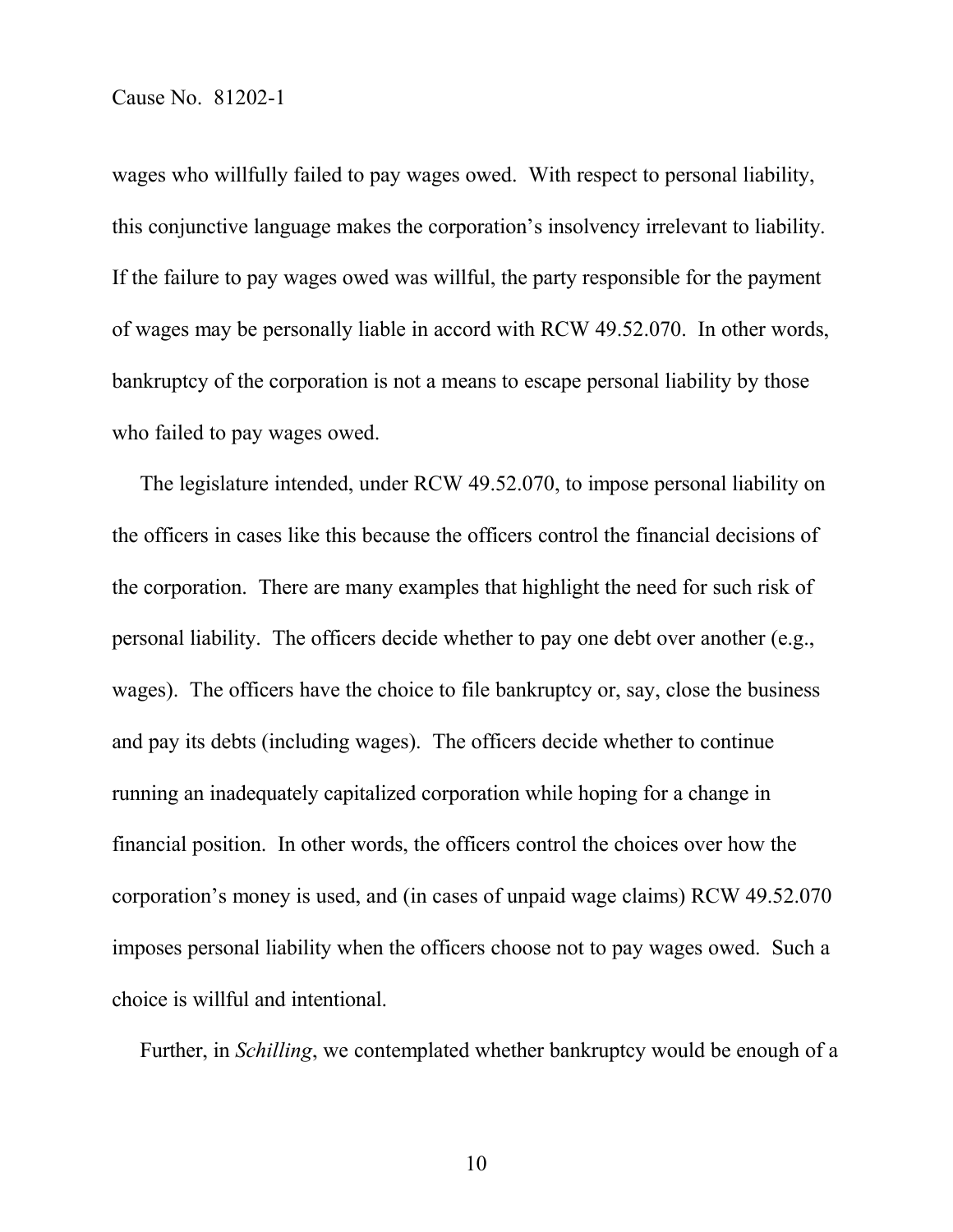reason to negate a finding of willfulness. There, Bingham "claim[ed] that if he had declared bankruptcy, the employees would not have received any back wages." *Schilling*, 136 Wn.2d at 164. We responded, "Bingham has never specifically proved *he or Radio Holdings* were insolvent or financially unable to pay." *Schilling*, 136 Wn.2d at 164, n.5 (emphasis added). Although such response was unnecessary to our holding, the footnote suggests that a corporation's insolvency does not negate a finding of willfulness, especially where the corporate officer is financially solvent.

Similar to *Schilling*, the facts of this case do not suggest Kingen's or Switzer's inability to satisfy personally the debt of unpaid wages owed. Kingen and Switzer voluntarily took Funsters into chapter 11 reorganization. But prior to the conversion to chapter 7 liquidation, the bankruptcy court gave Kingen and Switzer an opportunity to infuse capital sufficient to satisfy its debts (to include wages owed) and keep operating Funsters. Kingen and Switzer refused. This refusal was the reason the bankruptcy court converted the proceeding from chapter 11 debtor-inpossession to chapter 7 liquidation. Clerk's Papers at 309-10. This act of refusal is a willful business decision by Kingen and Switzer that caused the wages owed to remain unpaid. Because Kingen's and Switzer's failure to pay wages owed was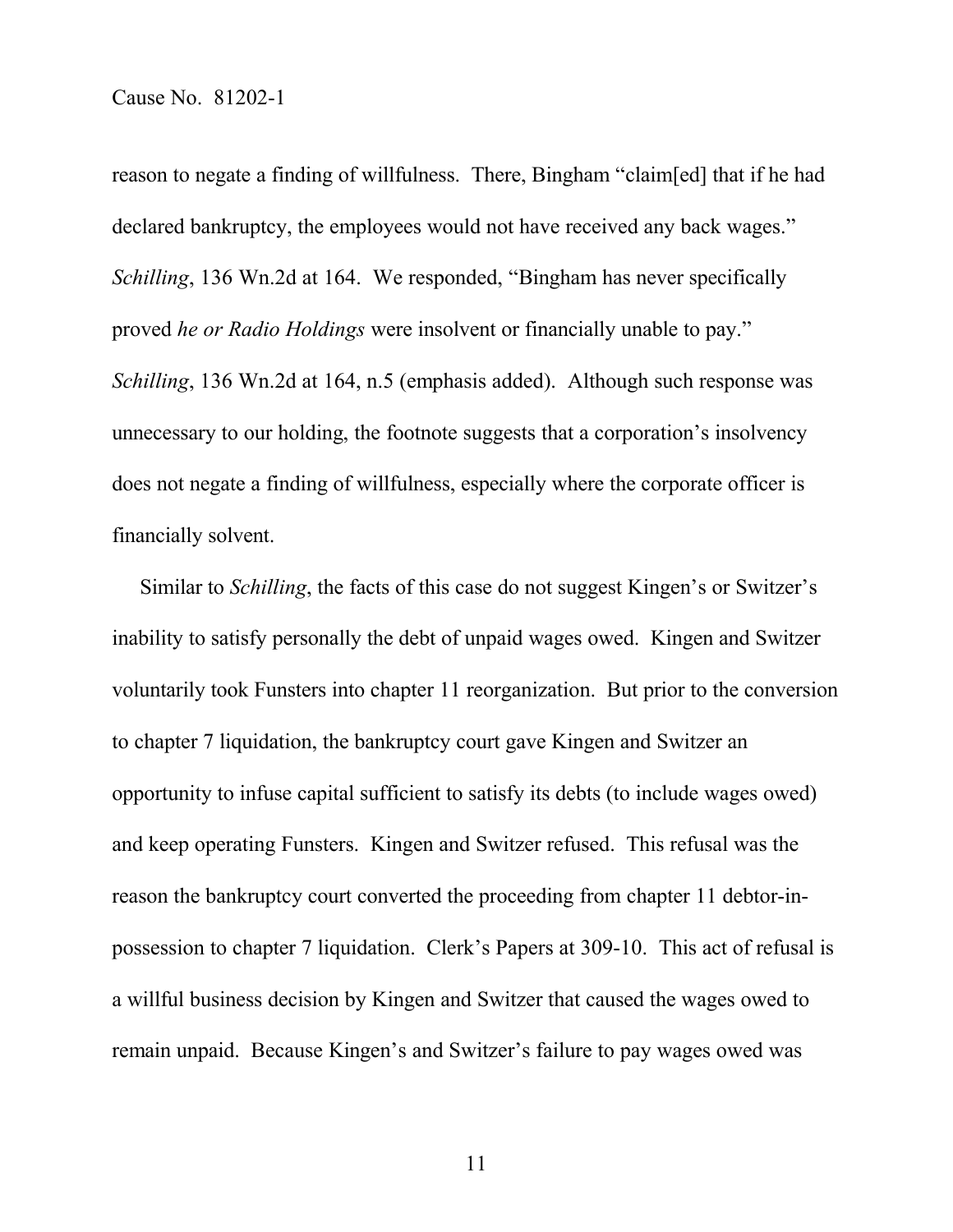willful, they are personally liable. Several examples of business decisions that cause a business to become insolvent are helpful here: the officers could decide to (i) run an undercapitalized business, (ii) engage in excessive expenditures, (iii) hire too many employees, or (iv) divert revenue to other purposes, etc. But none of these possible officer decisions are defensible under the statute. The business decisions that create the insolvency are volitional under the statute.

The statute establishes a strong policy in favor of ensuring the payment of the full amount of wages earned. The enactment of both a criminal and civil penalty for the willful failure to pay wages earned evidences that strong policy. *See Schilling*, 136 Wn.2d at 157. Where liability is found, the civil remedy is personal liability for exemplary damages and attorney fees.

In contrast, Kingen and Switzer assert their own policy argument. They contend a refusal to expand the set of defenses that negate a finding of willfulness will cause "decision-makers for businesses in financial distress [to] be justifiably deterred from attempting to prevent liquidation or preserve the jobs of their employees." Pet'rs' Petition for Review at 6. Amici Curiae (in support of Kingen and Switzer) make a similar policy argument. Amici argue our refusal to expand the set of defenses to include chapter 7 liquidation will have a chilling effect on entrepreneurship in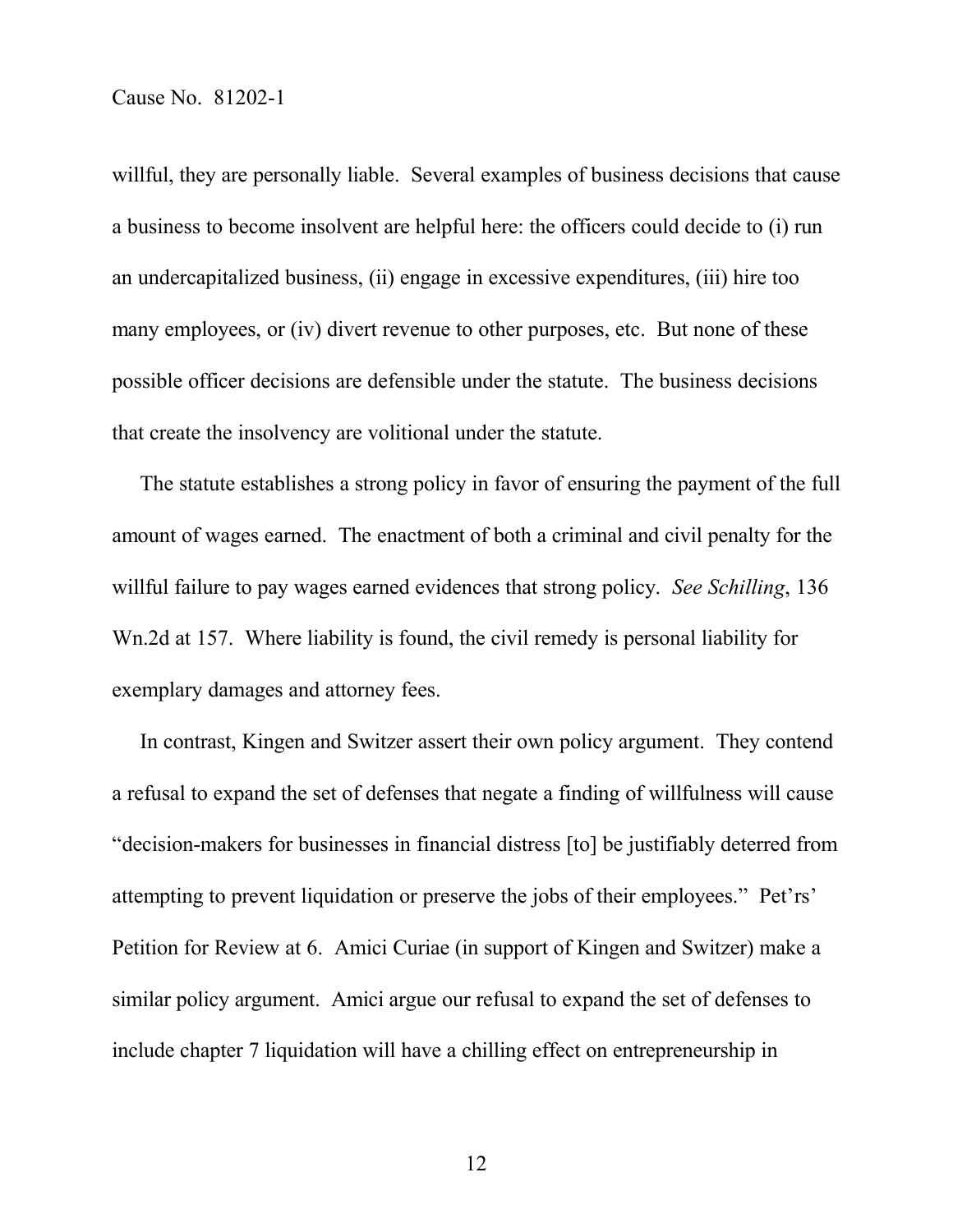Washington. Amici Curiae Mem. of Seven Statewide Business Groups Supporting the Petition for Review at 9-10. But neither Kingen and Switzer nor amici present adequate support for their policy arguments.

The policy behind wage payments in Washington controls here. The payment of wages holds a preferential statutory position, highlighted by the imposition of personal liability for exemplary damages, costs, and reasonable attorney fees as a penalty for the willful failure to pay wages owed. *See* RCW 49.52.070. As such, we decline to expand the defenses to negate a finding of willfulness to include financial status, specifically chapter 7 liquidation.

#### AWARDING THE CLASS A MULTIPLIER

Below, Morgan cross-appealed the trial court's refusal to, among other things, award a multiplier to the class. Morgan contended the trial court abused its discretion when it denied the request for the award of a multiplier. The Court of Appeals affirmed the trial court on this issue. Here, Morgan has reasserted these same arguments.

We review the amount of a fee awarded by a trial court for an abuse of discretion. The amount will be overturned only for manifest abuse. *Bowers v.*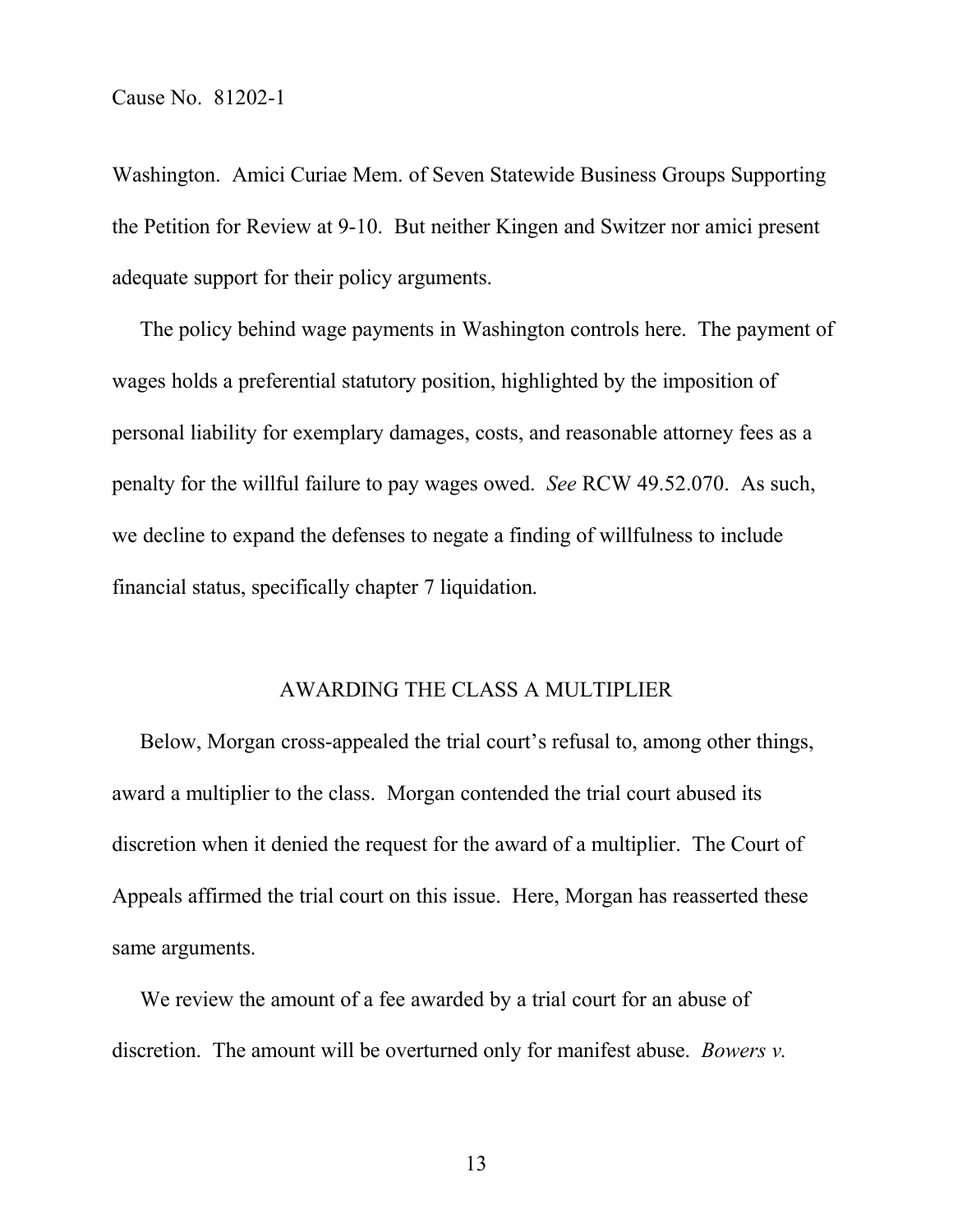*Transamerica Title Ins. Co.*, 100 Wn.2d 581, 597, 675 P.2d 193 (1983). As such, we must give deference to the trial court's decision.

RCW 49.52.070 provides for the award of reasonable attorney fees and costs for employees who prevail in a wage claim civil action. To determine the appropriate attorney fees, the trial court begins by figuring out the lodestar (total number of hours reasonably expended, multiplied by the reasonable hourly rate of compensation). After the lodestar figure is calculated, the court may consider a *contingency adjustment* based on additional factors. *Chuong Van Pham v. Seattle City Light*, 159 Wn.2d 527, 541, 151 P.3d 976 (2007). The party requesting the contingency adjustment bears the burden of justifying its imposition. The reasoning behind contingency adjustments is that attorneys will not take high-risk contingency cases where a risk of zero recovery is present, unless they can collect a premium for doing so. Courts consider requests for a contingency adjustment based on (i) the contingent nature of success and (ii) the quality of work performed.

A trial court considers the contingent nature of success at the outset of the litigation. "'This is necessarily an imprecise calculation and must largely be a matter of the trial court's discretion.'" *Chuong Van Pham*, 159 Wn.2d at 542 (emphasis omitted) (quoting *Bowers*, 100 Wn.2d at 598). The quality of work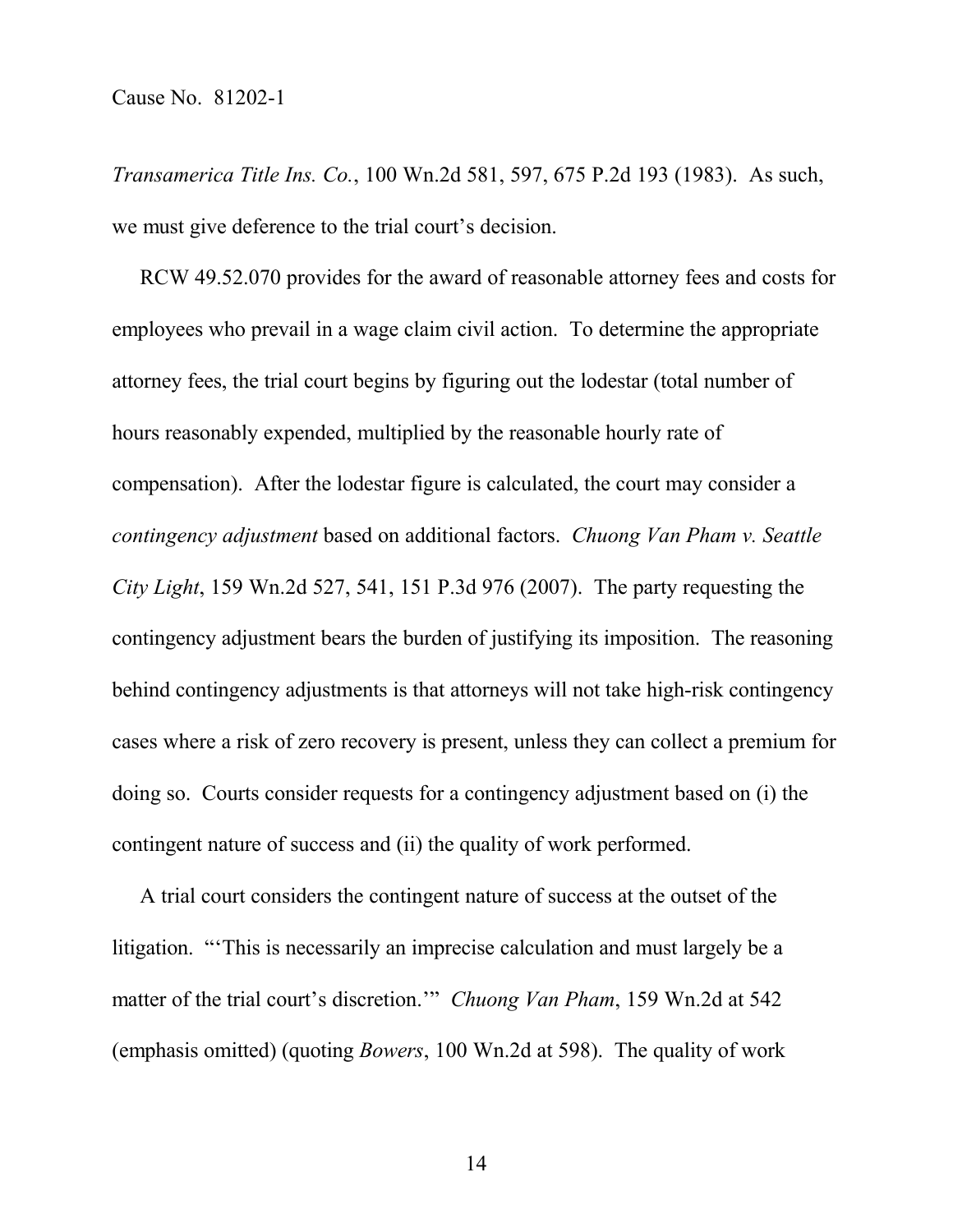performed category is generally limited because this factor is typically reflected already when the court assesses the reasonable hourly rate in determining the lodestar figure. A trial court awards a contingency adjustment "'solely to compensate for the possibility . . . that the litigation would be unsuccessful and that no fee would be obtained.'" *Bowers*, 100 Wn.2d at 598-99 (alternation in original) (quoting *Copeland v. Marshall*, 641 F.2d 880, 893 (D.C. Cir. 1980)).

Here, Morgan sought a contingency adjustment (multiplier) based on both categories. The trial court concluded this wage claim case did not involve the usual risk associated with contingent fee cases:

[T]his was a law suit in which the basic core fact of unpaid wages was clear, in some amount, and the defendants being pursued for this statutory remedy were easily determined (plaintiffs' counsel checked their financial status out) to be well capable of collecting a judgment from in terms of their personal wealth. It would seem *the usual risk factor of a contingent fee* [case] *is absent in this case*.

Clerk's Papers at 1410 (emphasis added).

This excerpt and the fact that the trial court entered summary judgment in this matter establish that the trial court did consider the contingent nature of success in this case at the outset of litigation. We agree with the Court of Appeals that any risk associated with the contingent nature of this case was substantially reduced by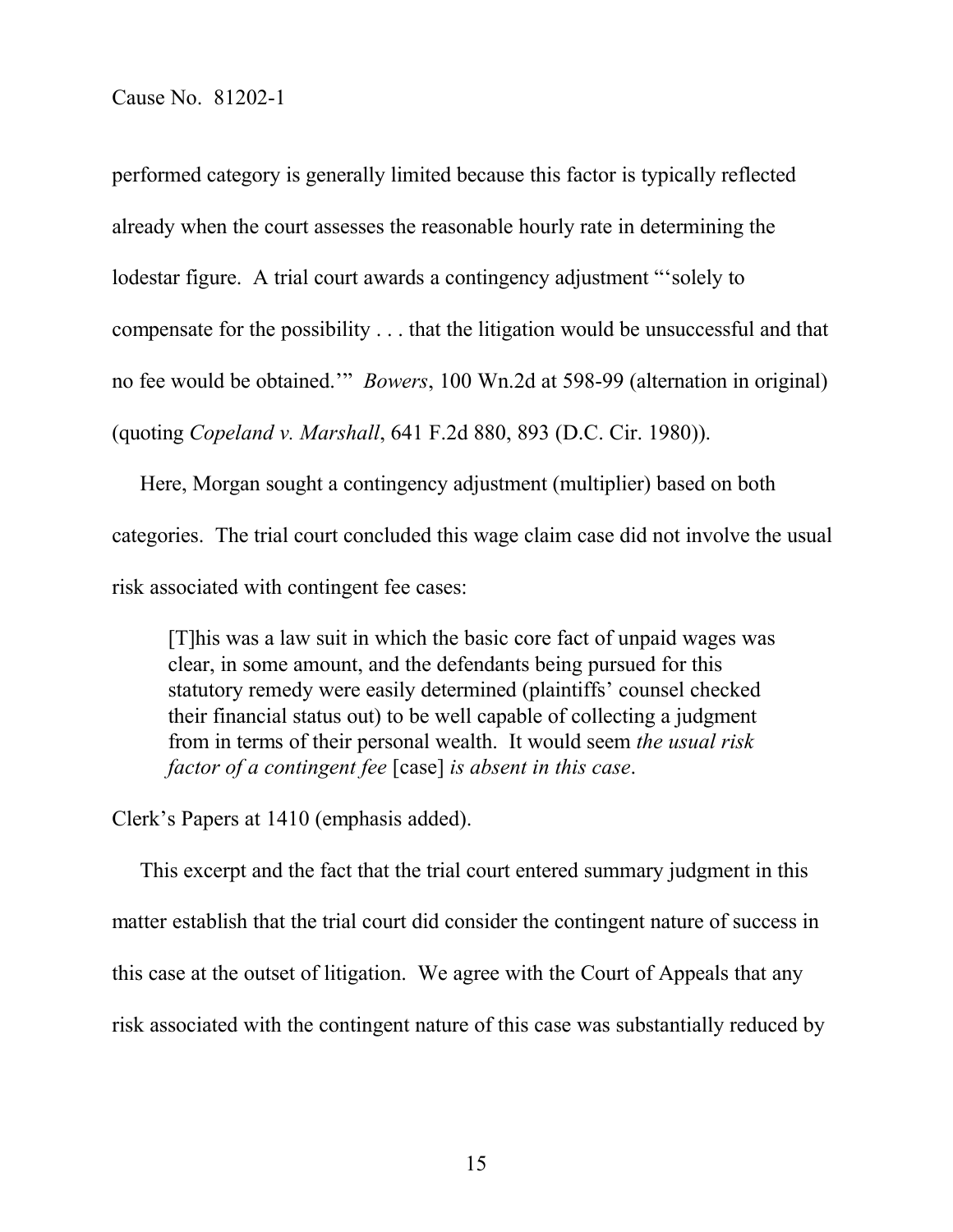the entry of summary judgment. Further, the hourly rates determined by the trial court, used to establish the lodestar figure, sufficiently compensate for the quality of the work performed. As such, we hold the trial court did not abuse its discretion in denying the class the award of a multiplier.

# **CONCLUSION**

We affirm the Court of Appeals.